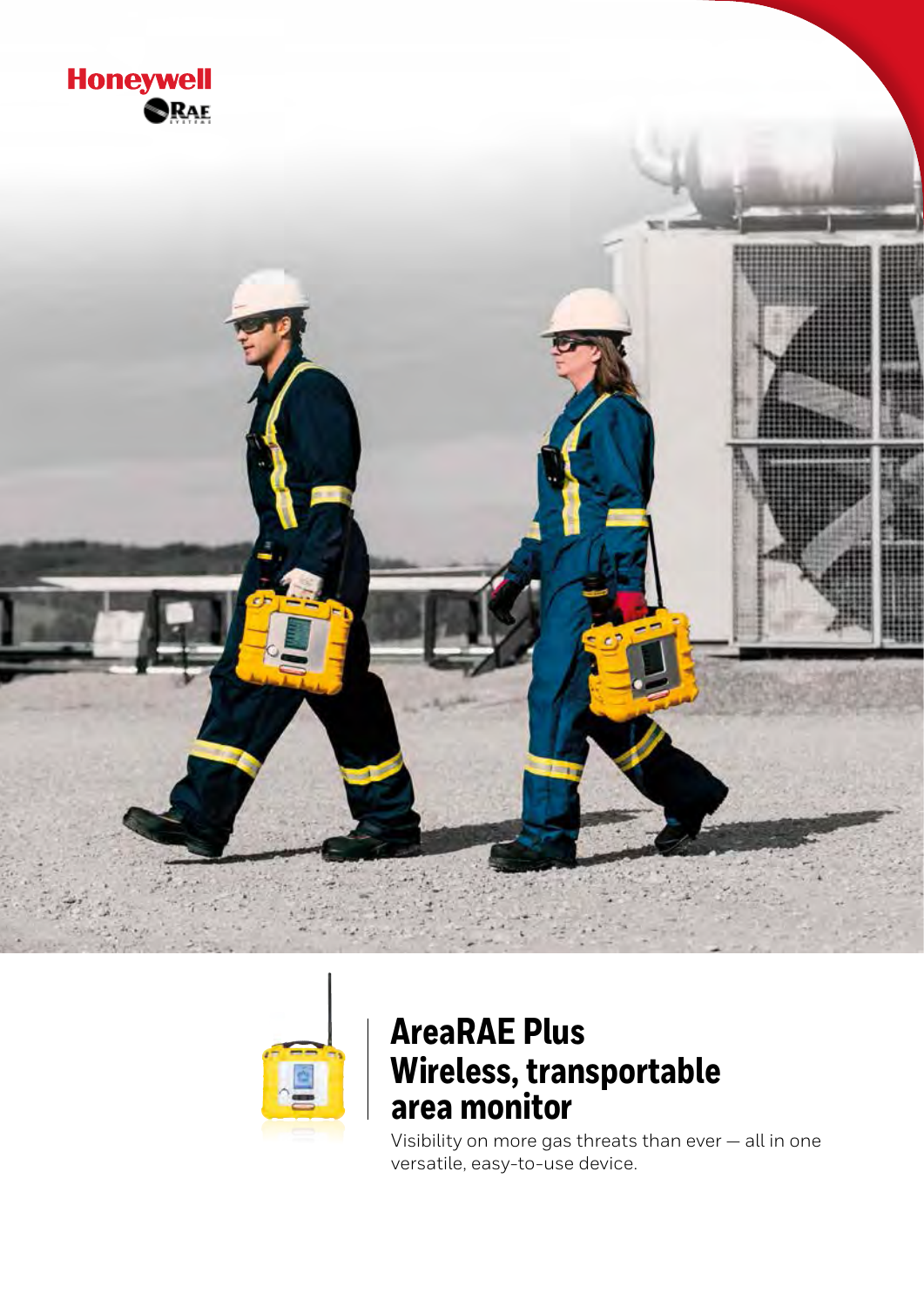# **Wireless, transportable multi threat area monitoring for industrial safety**

2

The AreaRAE Plus can simultaneously detect toxic and combustible gases, Volatile Organic Compounds (VOCs) and meteorological factors that affect the speed and direction of the gas — all from one versatile, transportable area monitor. It also works with Honeywell's remote monitoring software, so you can see the real-time threat readings and location of each AreaRAE Plus — and make faster, more informed safety decisions.

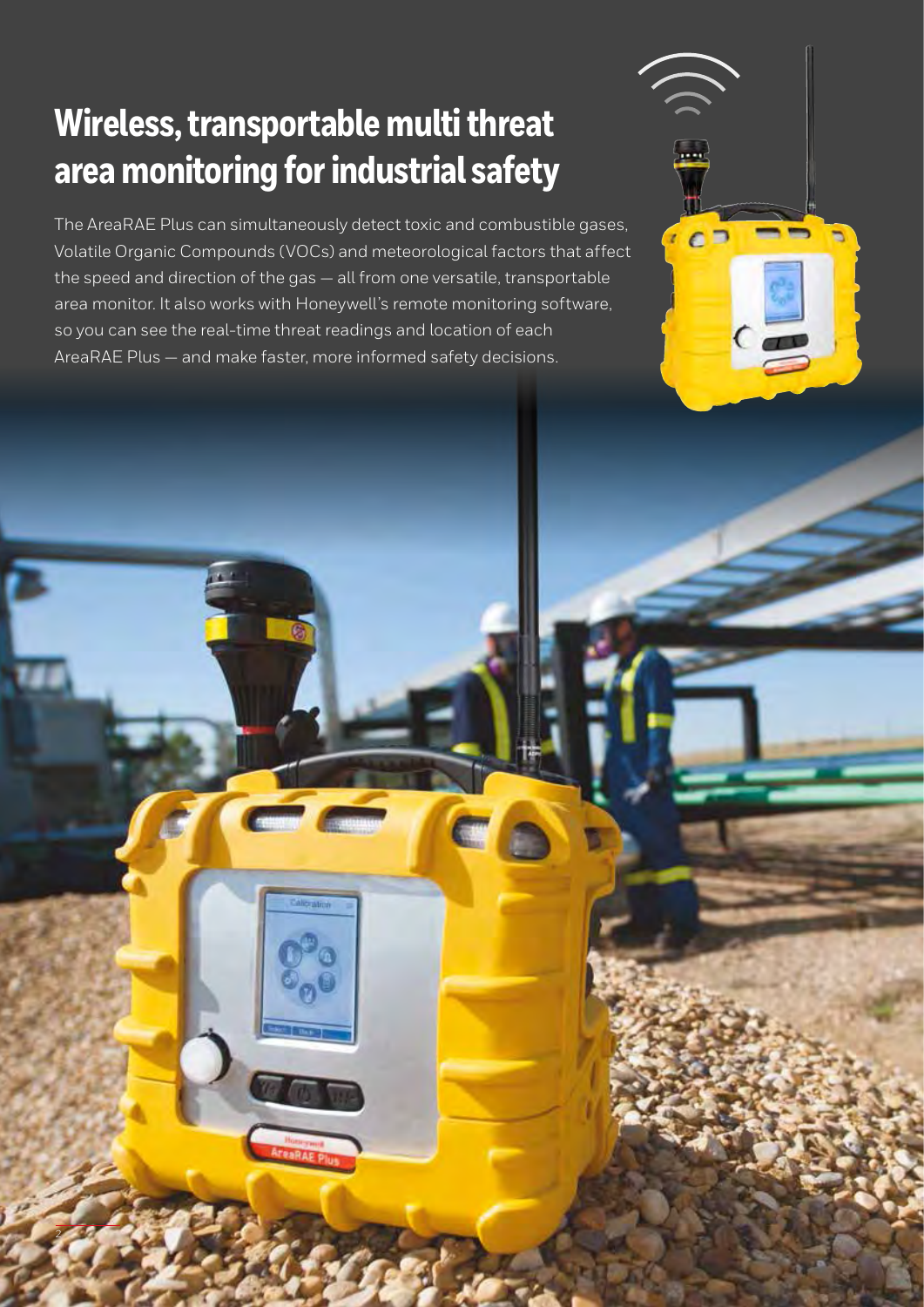



### **Multiple threats. Multiple applications**

AreaRAE Plus is designed for the needs of:

- **Industrial first responders and fire brigades**
- **Health, safety and environmental managers**
- **Plant and operations managers**

Whether you need to monitor a fence line, protect workers during high-risk equipment maintenance or establish a perimeter during a hazmat event, count on the AreaRAE Plus to alert you to threats — with audible and visual alarms — so you can ensure safety.

#### **Remote monitoring from a safe location**

In addition to providing gas status on the scene, AreaRAE Plus sends gas readings to real-time monitoring software. So even if you're not right next to the device, you can see which AreaRAE Plus is in alarm and at which location — all in an easy-to-use, map-based display that's accessible from any computer with an internet connection.

Don't have an internet connection? Use our ruggedized military-spec laptop as a turnkey host, enabling you to monitor gas readings from a safe position up to 2 miles / 3 kilometers away.

With remote monitoring, you have the real-time data you need to plan the right response and quickly disseminate information.



#### **Pioneered by RAE Systems, continued by Honeywell**

AreaRAE Plus builds on the legacy expertise of Honeywell RAE Systems, which was one of the first to market transportable, multi-threat area monitors. These monitors have been used for presidential inaugurations, world sports events and other applications where it's critical to maintain visibility on gas threats.

As the latest generation of the AreaRAE platform, AreaRAE Plus now carries the Honeywell name — a reminder that your monitor comes from the global leader in safety technology and protective equipment. Hailing from the thousands of AreaRAE monitors in use throughout the world, it features proven, reliable monitoring technology that you can trust.

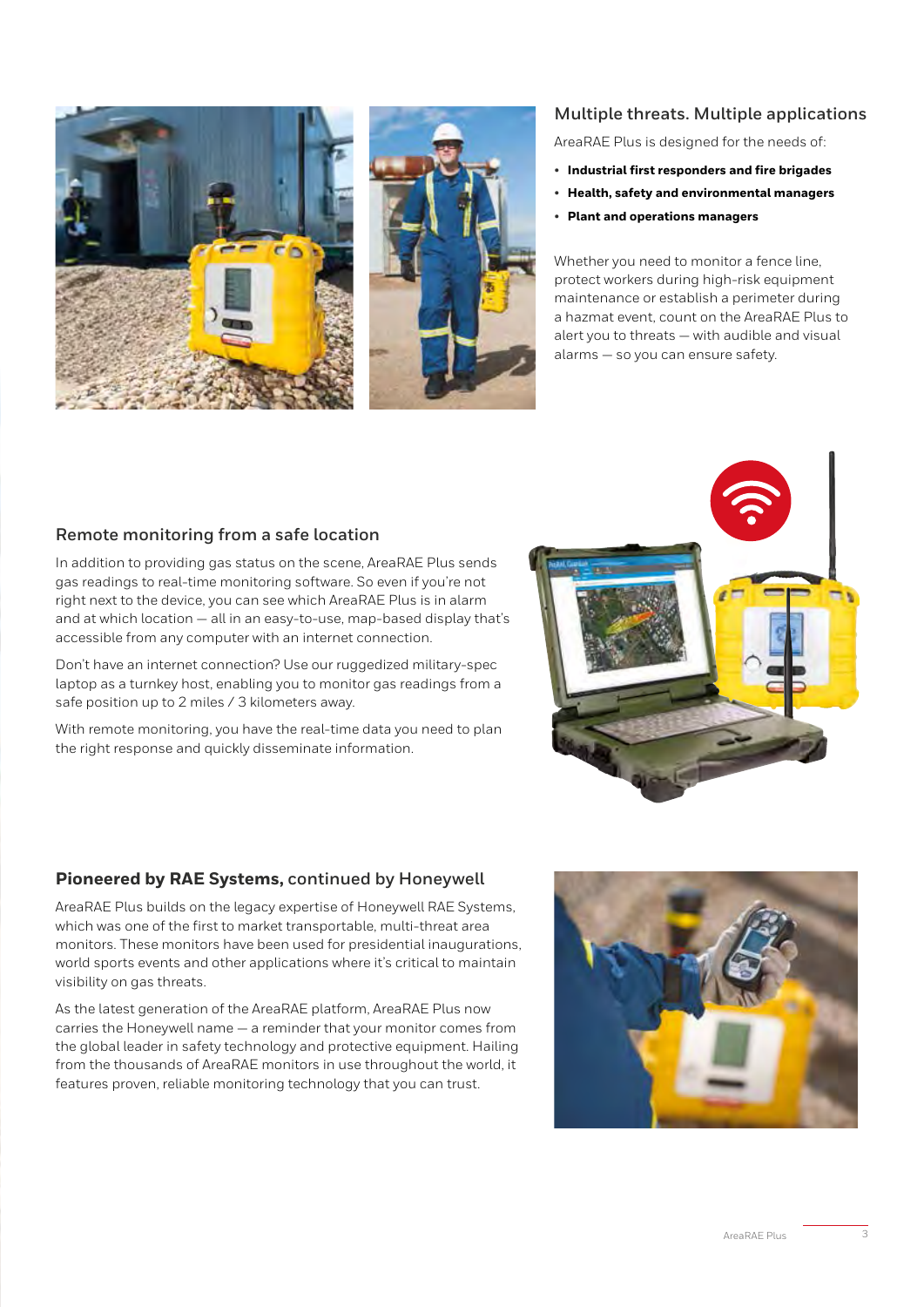# **Multiple sensors in a single device**

flexibility for changing needs



With AreaRAF Plus you don't have to choose one sensor at the expense of another. Instead, the monitor is built for versatility, enabling you to monitor multiple threats all at the same time.

You get:

### **Up to 7 sensors for toxic and combustible gas**

AreaRAE Plus comes with your choice of up to seven sensors. Need to monitor a confined space? Respond to a toxic chemical spill? You have the flexibility to switch out the sensors whenever your needs change.

Choose from more than 20 4R+ sensors for toxic gases, oxygen and multiple combustible gases at the lower explosive limit (LEL). Need to monitor for a gas that's not in your standard configuration? With seven sensor slots available, you have the versatility you need.

## **Do you have MultiRAE personal gas monitors?**

### **AreaRAE Pro and MultiRAE use the same family of interchangeable 4R+ gas sensors.**

# **interface.**



*MultiRAE*

## **A PID for volatile organic compounds**

AreaRAE Plus also comes with a 7R+ photoionization detector (PID) for monitoring VOCs at parts per million. With built-in compensation for temperature and humidity, this new PID sensor responds to chemicals quickly and accurately.



#### *Modeling made easy with ALOHA®.*

*Real-time Toxic plume dispersion can be modeled using data from the RAEMet sensor. Honeywell realtime monitoring software interfaces with ALOHA®, the Hazard Modeling program jointly developed by the US EPA and the NOAA.*

 *Now you can use ALOHA® to model a gas cloud, fire or explosion — and then plot a threat zone — all from the same easy interface that you use to monitor other readings from your AreaRAE Plus.*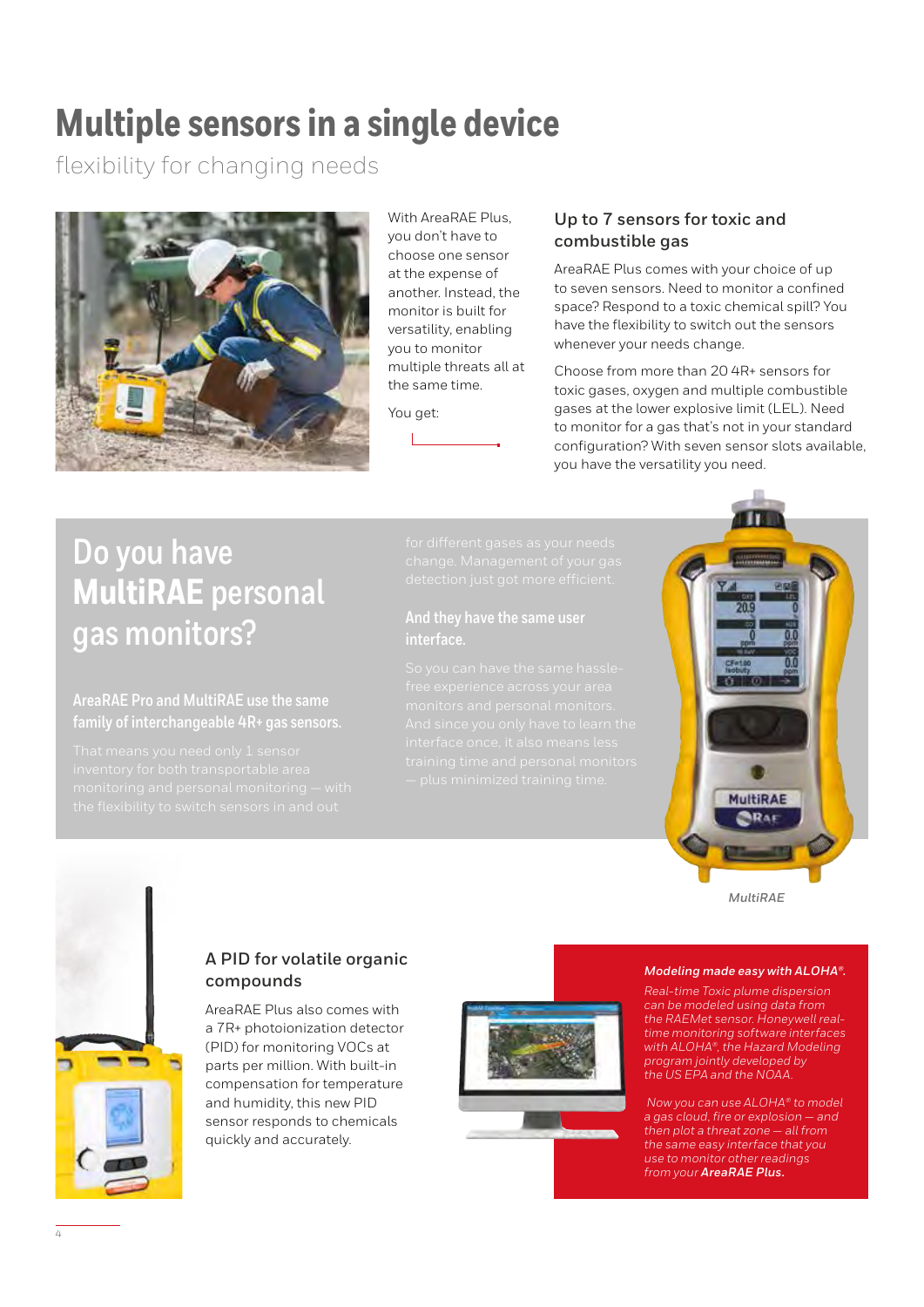### **A new meteorological sensor for tracking toxic plumes**

Want to predict the spread of a toxic gas leak at your fence line, or determine the direction and dispersion so you can protect nearby populations?

With AreaRAE Plus, there's no need for a cumbersome, expensive portable weather station. Instead, use the RAEMet sensor located on top of the AreaRAE Plus, to measure:

- **Wind speed**
- **Wind direction**
- **Temperature**
- **Relative humidity**

With high sensitivity and a built-in electronic compass, the RAEMet sensor measures the data you need to determine where to evacuate, what roads to close and how to prioritize actions.



# **Flexible applications to protect your people, plant and community**

**AreaRAE Plus, combined with Honeywell's remote monitoring software, gives you real-time gas awareness in many different kinds of hazardous situations.** 

So if there's an atmospheric hazard, you can rest assured you'll know about it so you can make faster, smarter safety decisions.

### **Emergency response**

Need to respond to a hazmat release in your plant? Investigate a gas leak? Quickly establish a perimeter after a chemical spill? When your first responders take an AreaRAE Plus to the scene, they can monitor the area for dangerous gases — and, thanks to Honeywell's remote monitoring software, they'll have confidence that someone has their back and can send additional help if needed quickly and accurately.

Even more, our **Rapid Deployment Kit** makes it easy for your teams to get up and running with wireless area monitoring — in less than five minutes. The kit provides a mobile command center and instant safety awareness.

Each kit includes:

- **4 AreaRAE Plus monitors**
- **Spare batteries**
- **Charging station**
- **Turnkey laptop with software for remote monitoring from up to 2 miles / 3 kilometers — or via the internet from any location**





*Grab and go.*

*Keep the rapid deployment kit on your first responders' truck. So when they're ready to go, their area monitors will be too.*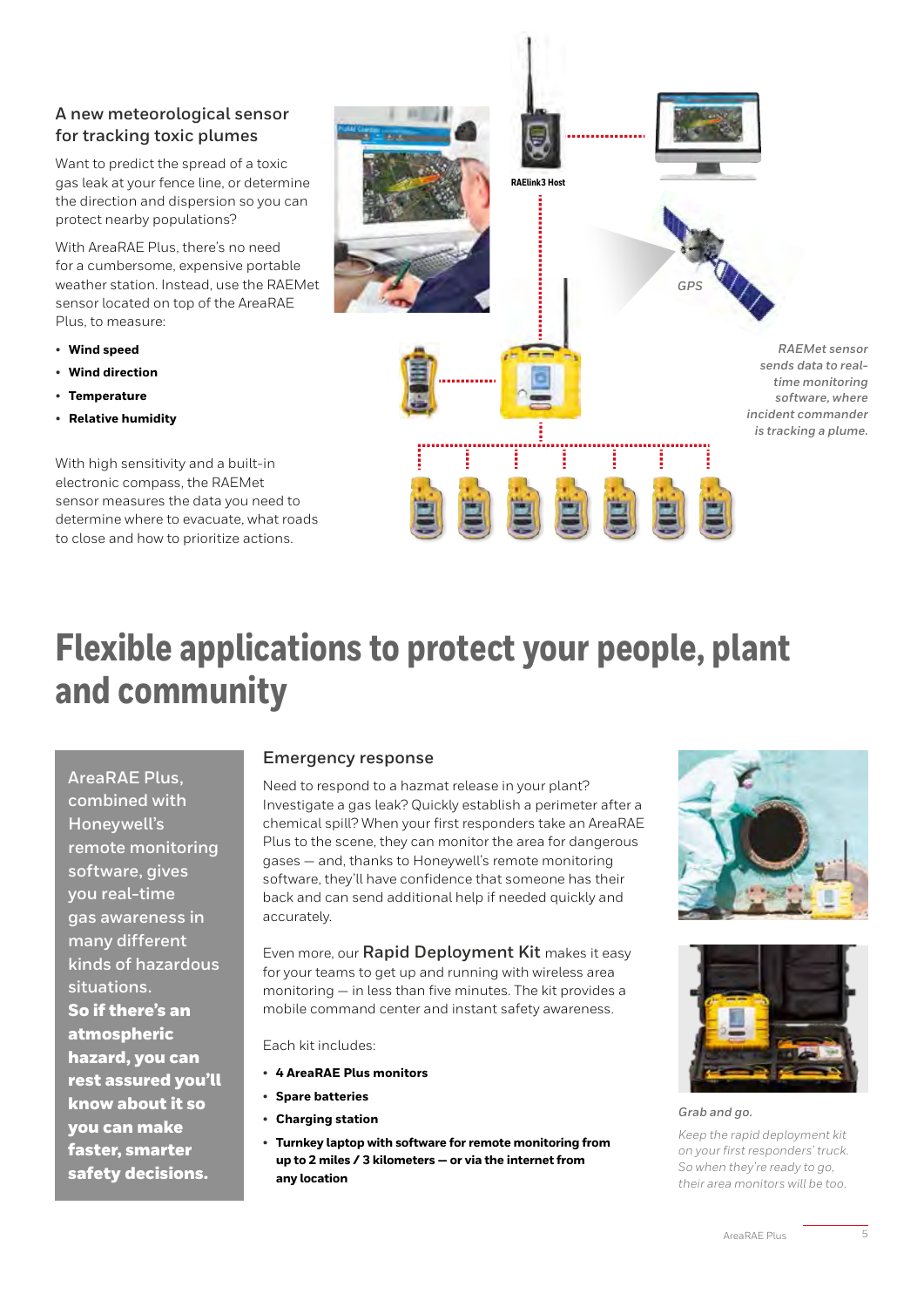# **Flexible applications**



#### CLEARING A CONFINED SPACE FOR ENTRY\*

Do you have work scheduled for a tank, vat or other confined space? In the days leading up to the project, place an AreaRAE Plus outside the space; then use the real-time monitoring software to keep an eye on any changes in gas hazards, such as shifting levels of hydrogen sulfide or oxygen, which can be affected by ventilation and wind.

With the help of AreaRAE Plus, you can ensure the safety of confined spaces before your crews go to work.



#### WASTEWATER PIPELINE REHABILITATION

If you have underground crews working on water pipelines, how will they know whether they're in the path of dangerous gases moving through the tunnel? Your team leader can use AreaRAE Plus monitors, stationed at manhole access points throughout the tunnel, to detect ammonia, chlorine, VOCs and other gas hazards.

So if there's an upstream gas that threatens your workers, the software will alert team leaders immediately so they can take action.



#### MAINTENANCE TURNAROUNDS

Do you have workers performing high-risk equipment maintenance during a shutdown? Going into parts of the plant that may be unfamiliar to them? In addition to equipping your workers with personal gas detectors, use AreaRAE Plus to monitor the gas safety of the entire area or multiple areas at multiple sites. Give workers an additional layer of security by remotely monitoring real-time readings on threats like:

- **Oxygen deprivation**
- **Explosive atmosphere**
- **Exposure to Volatile Organic Compounds, hydrogen sulfide or other toxics gases**



#### FENCE LINE MONITORING

In addition to rapid deployment for temporary gas monitoring, AreaRAE Plus can be used for fixed, long-term applications. Need to continually monitor the perimeter of your plant for gas emissions, ensuring the safety of your surrounding community? Just position AreaRAE Plus detectors at the fence line; then use the software to monitor real-time readings from up to two miles away — so you can ensure safety while managing your liability and corporate reputation.

Whenever an AreaRAE Plus goes into alarm, the software will give you an instant alert so you can plan the right response. And if you do have a dangerous gas emission, use the RAEMet meteorological sensor to determine the direction and speed of the plume so you can manage the threat.



#### SITE REMEDIATION

During the remediation of landfills and other contaminated sites, you could encounter any number of pollutants in the soil or in abandoned underground pipes or tanks — such as benzene, nitrogen dioxide, hydrogen sulfide, sulfur dioxide and other hazards.

AreaRAE Plus can monitor the scene for dangerous gases, while sending real-time readings to the software for remote monitoring from a safe location. And when you're not sure what you're going to uncover, AreaRAE Plus gives you the flexibility to choose from more than 20 sensors that you can easily switch out for different hazards.



FUMIGATION, EXCAVATION AND OTHER ENVIRONMENTAL LIABILITIES

If you're fumigating timber or buildings, how can you ensure that gases from the fumigation area don't escape into the surrounding environment? Or if you're drilling, blasting and using various explosives for excavation or mining, how can you prevent residual gases from affecting nearby communities?

Use AreaRAE Plus on the perimeter, while using the software to monitor real-time gas readings from a safe location — so you can protect your community, your reputation and your liability risks. And if a gas does escape from your worksite, use the RAEMet sensor to track the plume and manage the threat.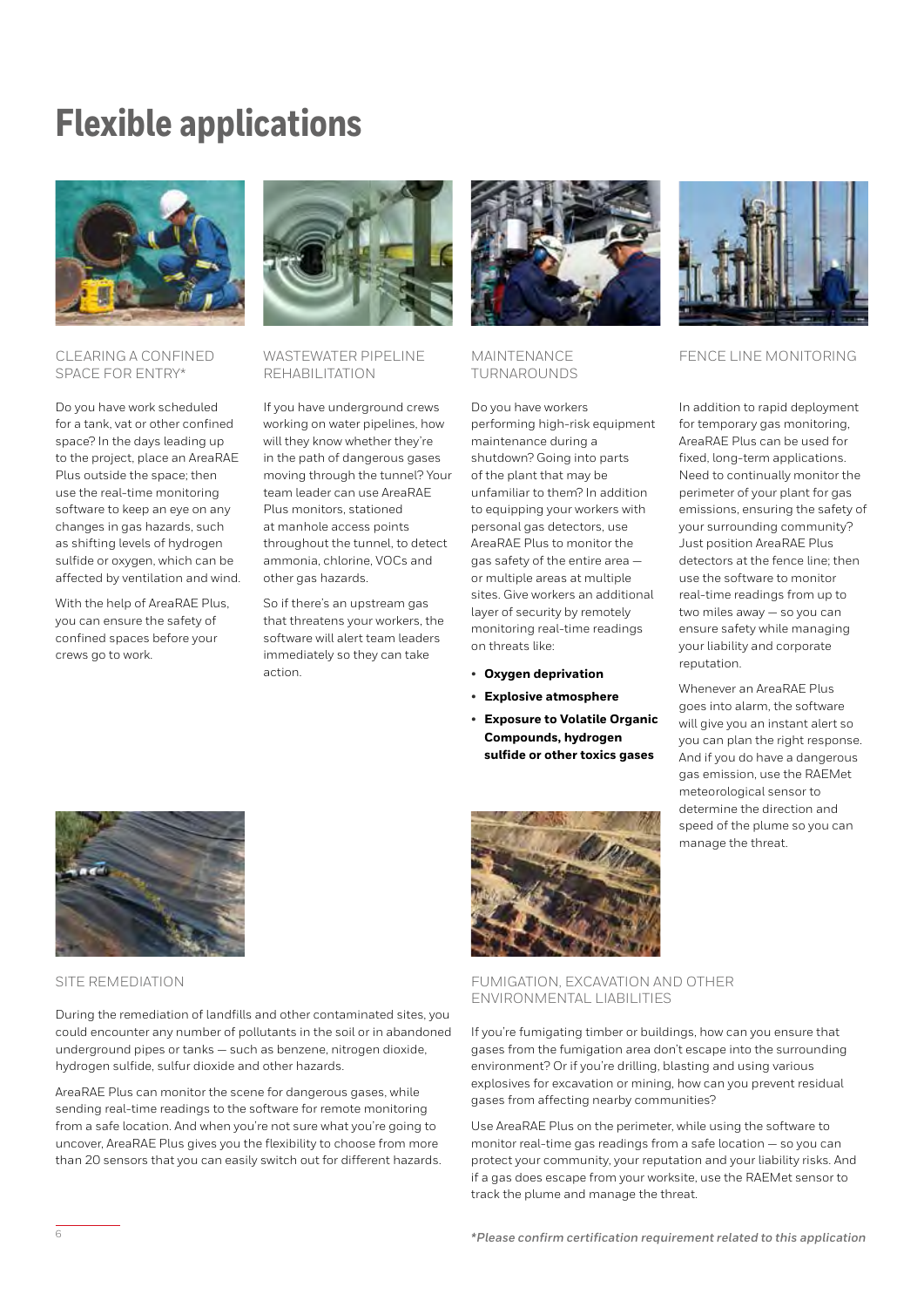# **Engineered for ease and flexibility**

Despite its sophisticated multi-threat detection, AreaRAE Plus is easy to use — with an intuitive, user-friendly interface that's translatable into multiple languages. Just turn it on and go. It also has big buttons that are easy to operate with industrial gloves.

That ease of use also extends to the remote monitoring software, which displays the real-time gas readings and location of each AreaRAE Plus — all in the map-based display at your fingertips.



### With AreaRAE Plus**, you can also count on:**



#### A MONITOR THAT'S EASY TO HEAR AND SEE

AreaRAE Plus has a 108-decibel alarm for local annunciation, so when it goes off, you'll hear it — even in noisy environments. It also has wraparound LEDs for maximum visibility, even in sunlight. Plus 3 relays for connection to external strobes, horns or other triggers.



#### PC-BASED SOFTWARE FOR EASY CONFIGURATION

Want to change the alarm settings?

To configure the monitor, simply connect it via USB cable to a laptop running our configuration software — no special cable required.



#### WIRELESS FLEXIBILITY FOR REMOTE MONITORING

In addition to supporting longdistance gas monitoring from up to 2 miles / 3 kilometers away, AreaRAE Plus comes with a built-in mesh modem to facilitate short-range monitoring — no external router required.

And if you have other portable wireless detectors from Honeywell RAE Systems, use the AreaRAE Plus as a host for transmitting the data of up to 8 devices to the real-time monitoring software. That means less equipment and quicker startup. For even more flexibility, AreaRAE Plus can also be configured with a Wi-Fi modem.



#### FLEXIBLE POWER FOR SHORT- AND LONG-TERM DEPLOYMENTS

AreaRAE Plus has a rechargeable lithium-ion battery that delivers 18 hours of runtime, and you can use the real-time monitoring software to keep an eye on the battery life of each detector. Battery running low? Simply switch it out or, as another option, replace it with an alkaline battery pack for an average 10 hours of runtime. For around-the-clock deployments, use the AreaRAE Plus with A/C power or with our SolarRAE, an all-weather, solar-powered enclosure.

#### *Coming soon:*

*Configure the monitor with a smartphone.*

*Honeywell is adding Bluetooth Low Energy (BLE) technology to multiple products, so you'll soon be able to configure the AreaRAE Plus using a smartphone app. It's another way Honeywell is changing your experience with gas detection.*